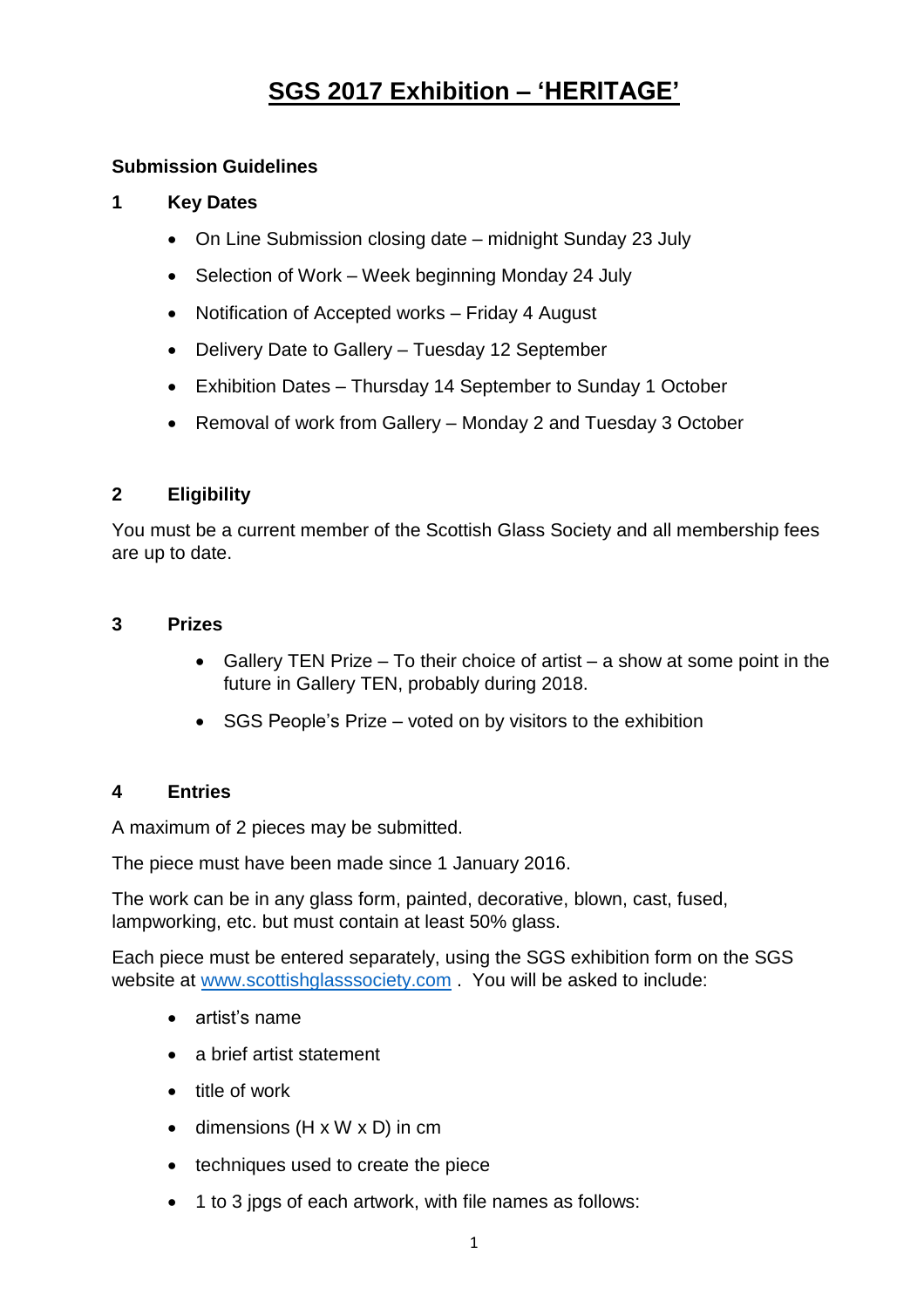surname, first name, title of piece (can be abbreviated), image no - max of three images (e.g. smith jane moonlight 1.jpg, smith jane moonlight 2.jpg)

- all work submitted must be available for sale
- $\bullet$  sale price please take into account that 40% commission should be included in your pricing
- complete the SGS Artists agreement statement
- payment of £25 per item submitted for members and £15 per item submitted for student members

Please note that if your piece is accepted you will be required to pay an additional £15 per item to help cover our costs and in lieu of asking you to invigilate at the exhibition.

All work must be well made, appropriately annealed and considered safe for purposes of public display.

#### **5 Size & Weight Restrictions**

- a) Wall hung work maximum is 1m wide, 1m high and weigh under 5 kgs.
- b) Three-dimensional work, if wall mounted must conform to the above and weigh under 5 kgs. Floor or pedestal 3D work must not exceed 20 kgs.
- c) Site-specific installations, if wall mounted must conform to (a).
- d) There is one lockable glass case for smaller 3D works, with display shelves measuring 30cm deep, 30cm wide (25cm max. height).
- e) We will accept wall panels mounted in light boxes if they conform to (b) and are free standing.

#### **6 Jury**

Paul Musgrove of Gallery TEN, two members of SGS Committee.

### **7 Presentation of Work**

All accepted works must be presented in a ready-to-install condition including hanging wires and any specialised hardware.

Pedestals for all 3D work will be provided by the gallery.

All works need to be labelled with artist's name and title. Provide directions for mounting, i.e. 'top', 'bottom', 'No1' etc. or a scaled diagram if appropriate.

Specific hanging/display instructions must be included with your pieces when delivered to the gallery along with detailed instructions on how to unpack and repack your work.

Include clear instructions within the packaging regarding collection of the work if unsold at the end of the exhibition.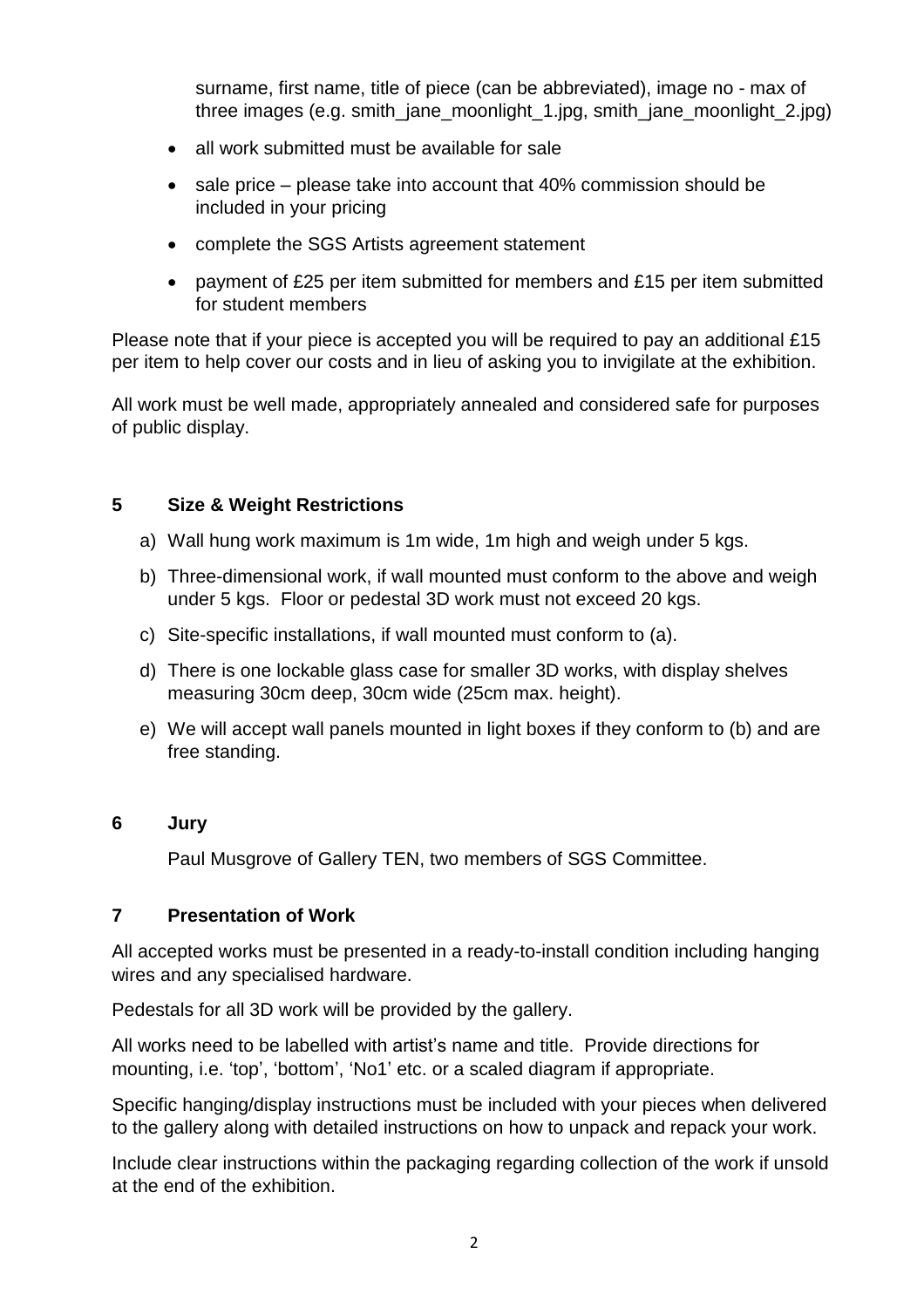There is some helpful packaging advice at the end of this sheet.

### **8 Liability**

Every care will be exercised when handling works while they are in the SGS Annual Exhibition. The Gallery will take responsibility for work at the point it is unpacked in the gallery. This will continue until the piece is repacked and leaves the gallery. At all other points of the journey to and from the Gallery the artist is responsible for insuring their work. Please note that you need to check that your work is insured as glass if you are using a carrier to deliver/collect it.

ENTRY IN THIS EXHIBITION CONSTITUTES AN AGREEMENT TO ALL THE TERMS STATED ON THIS FORM WITH BOTH SGS AND GALLERY TEN.

\_\_\_\_\_\_\_\_\_\_\_\_\_\_\_\_\_\_\_\_\_\_\_\_\_\_\_\_\_\_\_\_\_\_\_\_\_\_\_\_\_\_\_\_\_\_\_\_\_\_\_\_\_\_\_\_\_\_\_\_\_\_\_\_\_\_\_\_\_

## **Glass Art Packaging Guidelines**

If your work is made up of a number of pieces then please wrap each of your items separately. Fragile articles need separation from each other, and from the corners, sides, top, and bottom of the box.

Each item should be surrounded by at least 5cm of cushioning and be placed at least 5cm away from the walls of the box. This protects contents from shock and vibration, which can pass from the outside of the box to the contents.

Please use proper cushioning material, combined with a strong outer container, to protect your artefacts fully. Make sure you use enough cushioning material to ensure that the contents do not move when you shake the container. A box inside a box is best with something like polystyrene between the inner and outer.

Please mark the exterior of the box with the 'up' position indicated clearly.

**DO** use the following:

### **Bubble Wrap**

An adequate amount of bubble wrap will provide a surprising amount of protection by distributing pressure and impact across a wide area. Bubble wrap does two important jobs: 1) cushions the art in the event of impact 2) fills empty space, preventing unwanted movement within your packaging.

### **Foam Board Or Foam Sheet**

A sturdy support is necessary for safe packaging and storage of all flat artworks. Foam board (also called foamcore) is ideal for this purpose and you can find it at most art supply, craft or frame stores. Foam board comes in varying degrees of thickness (depending on the amount of protection needed for your work), and can typically be purchased individually or in bulk. We suggest you use foam board of at least 15mm thickness. Foam is great packaging and is readily available from upholsterers in a variety of forms, some suppliers sell offcuts quite cheaply.